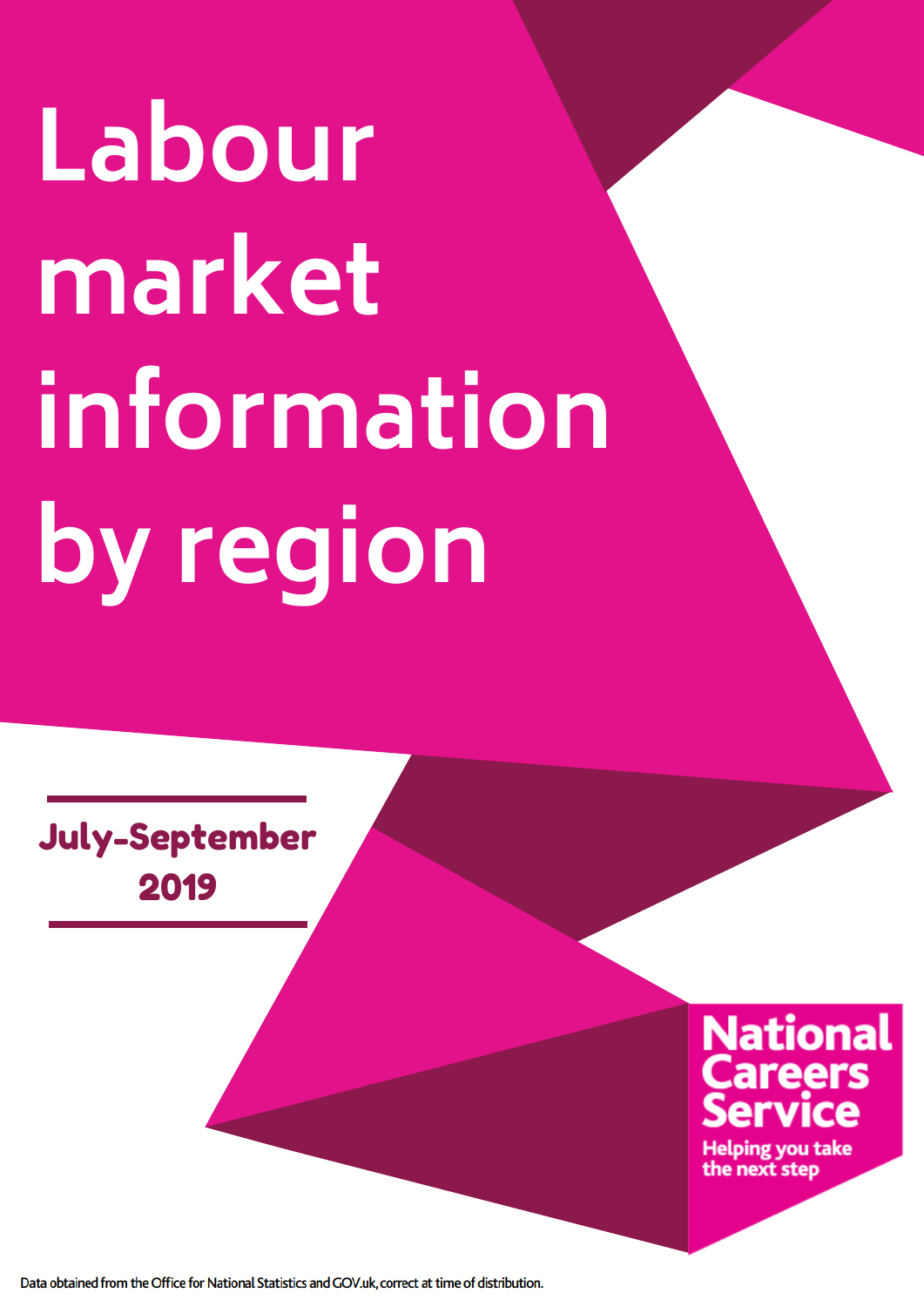**Manchester, Staffordshire, Cheshire and Warrington**

#### Predicted Job Growth

**Cultural & Creative Health and Social Work Information Technology jobs by 2024 Transport and Storage Finance & Business**

# Where are the most jobs now?

**Construction +75,000 extra**

#### Sectors set to grow

**National** 

**Careers** 

**Service** 。

*\*LMI obtained from the Office for National Statistics and Gov.uk. Last updated July 2019*





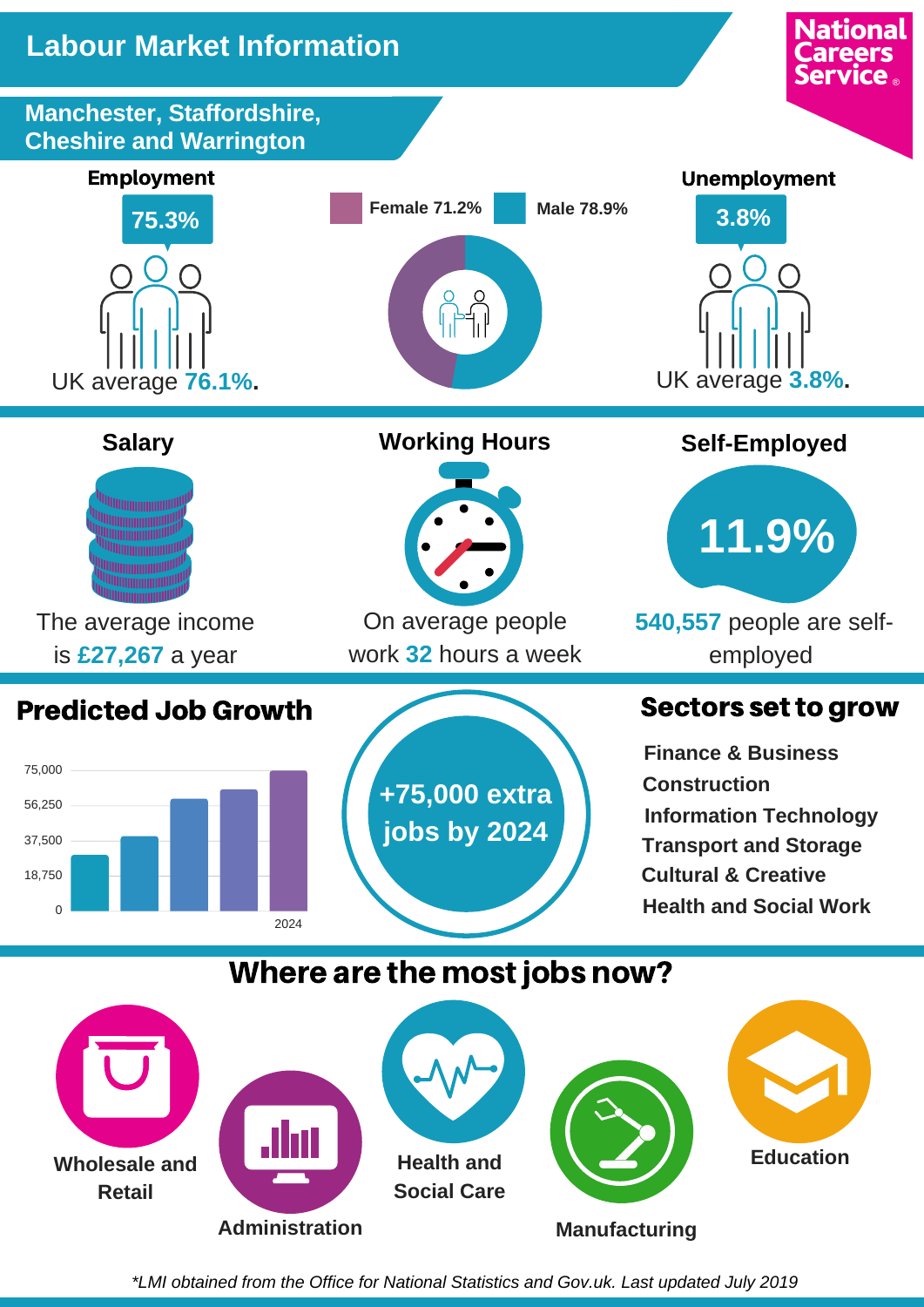*\*LMI obtained from the Office for National Statistics and Gov.uk. Last updated July 2019*





**+52,000 extra jobs by 2024**

**Health and Social Care Support Services Construction Wholesale and Retail Information Technology**



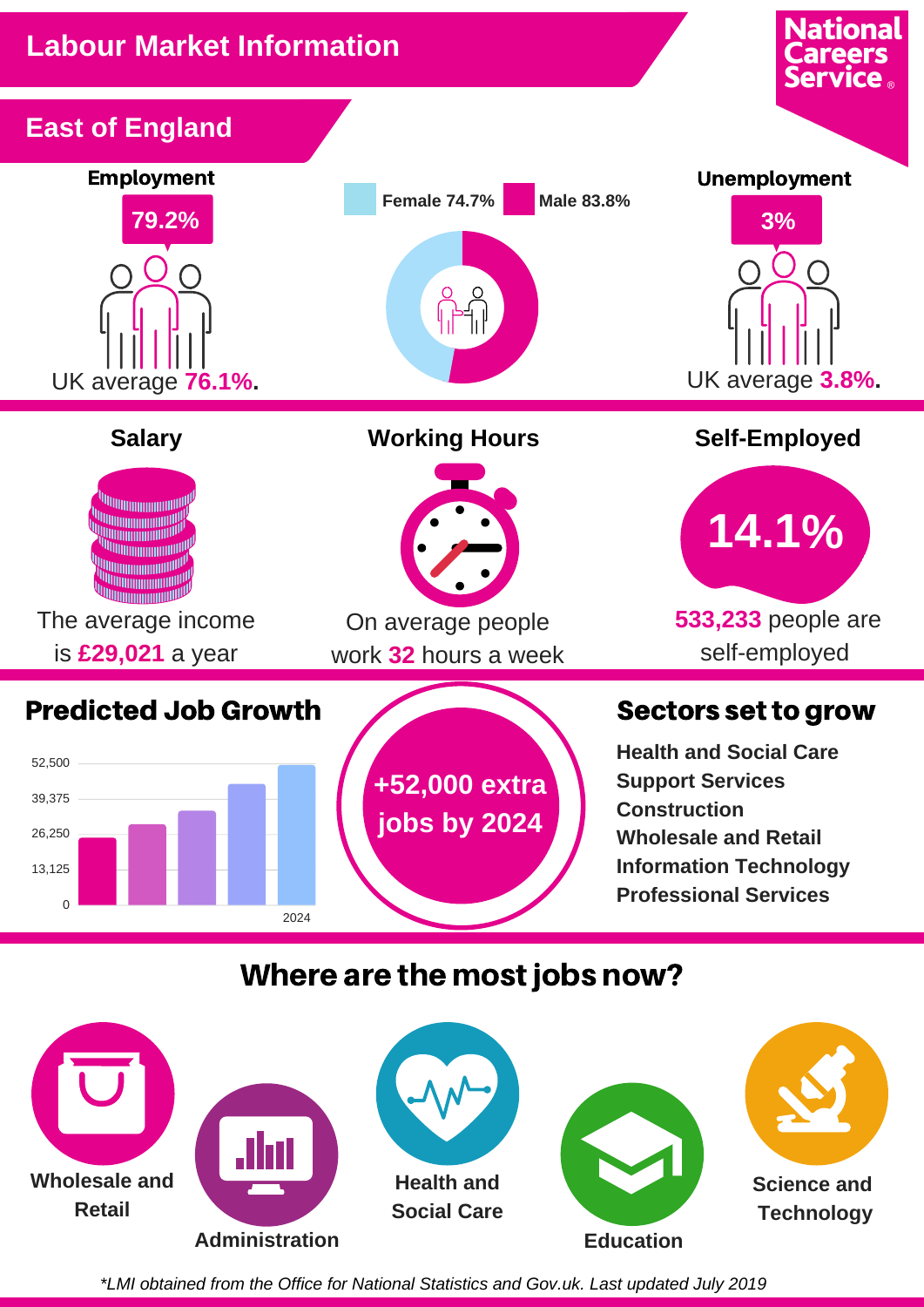#### Sectors set to grow

**National** 

*\*LMI obtained from the Office for National Statistics and Gov.uk. Last updated July 2019*



**Construction Wholesale and Retail Health and Social Work Transport & Storage Science & Technology Manufacturing**



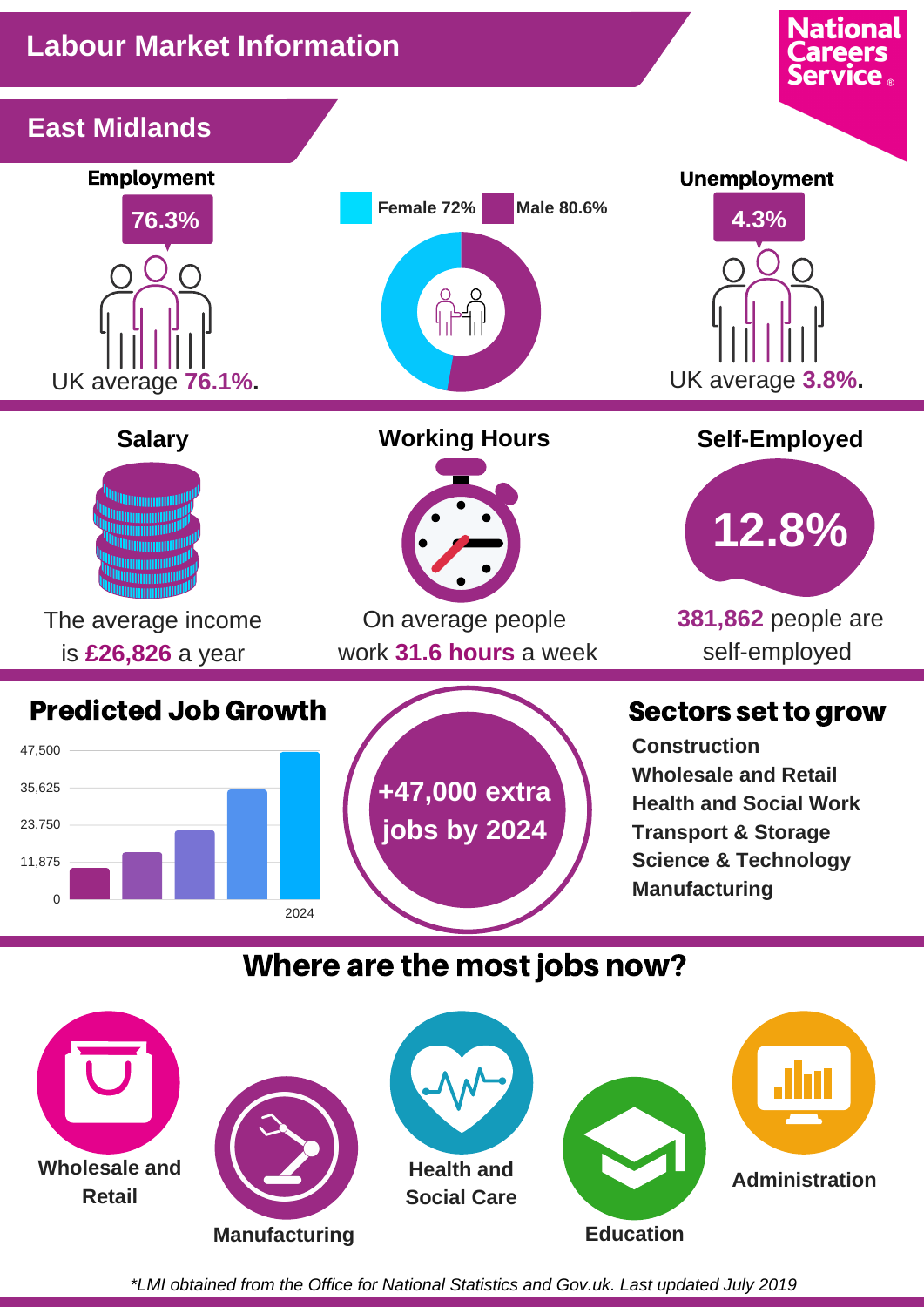*\*LMI obtained from the Office for National Statistics and Gov.uk. Last updated July 2019*

Sectors set to grow **STEM Health and Social Work Construction Professional Services Wholesale and Retail Information Technology**

**National** 





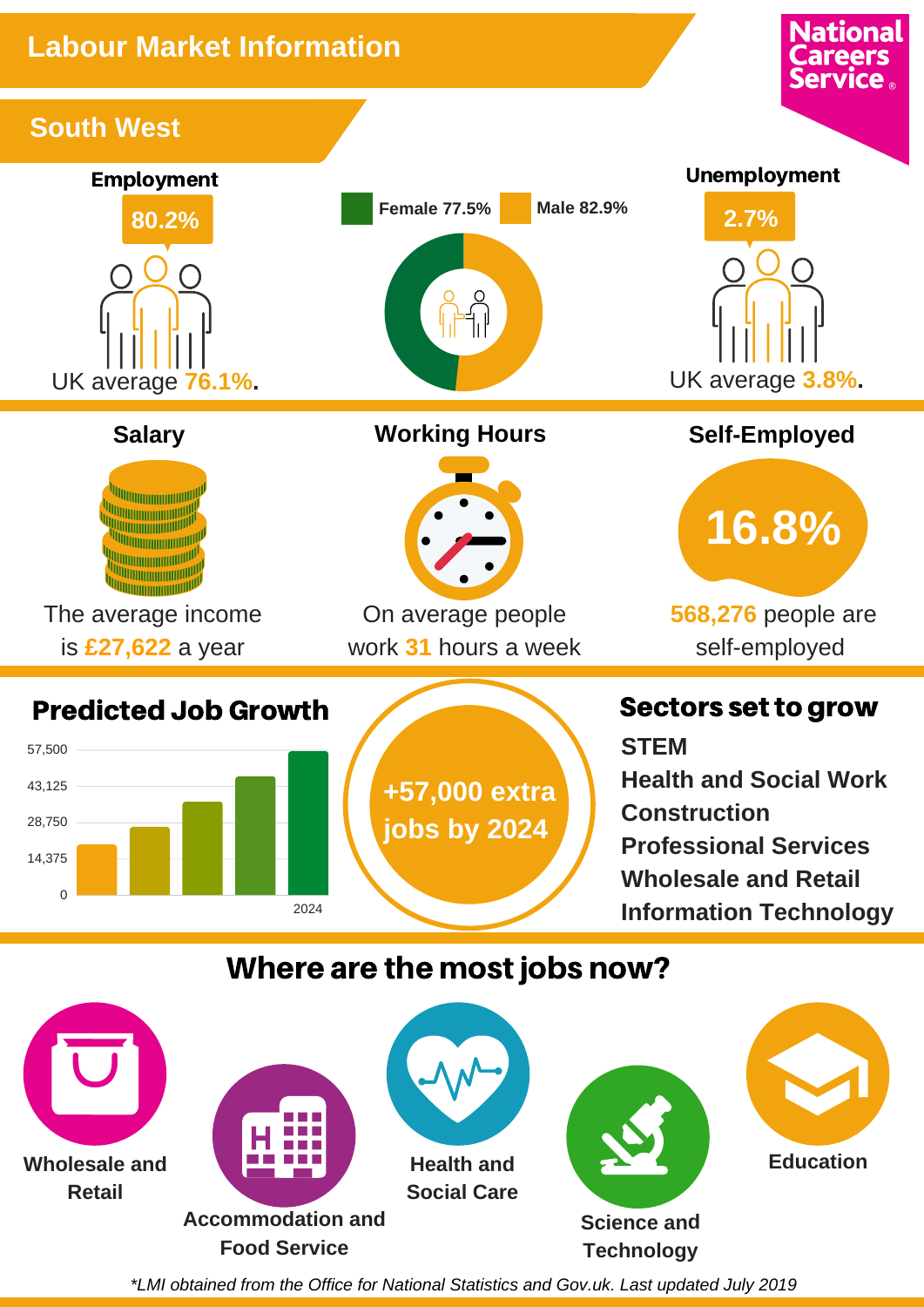#### Sectors set to grow

# **Careers Service** ® **North East** Employment Unemployment **Female 67.2% Male 74.2% 70.7% 5.7%**UK average **76.1%.** UK average **3.8%. Salary Working Hours Self-Employed**



*\*LMI obtained from the Office for National Statistics and Gov.uk. Last updated July 2019*

The average income is **£26,353** a year



On average people work **31.5** hours a week



**+57,000 extra jobs by 2024**

**Teaching and Education Health and Social Work Information Technology Professional Services Construction Finance and Insurance**

#### Where are the most jobs now?





**16.8%**

**National** 

**176,013** people are self-employed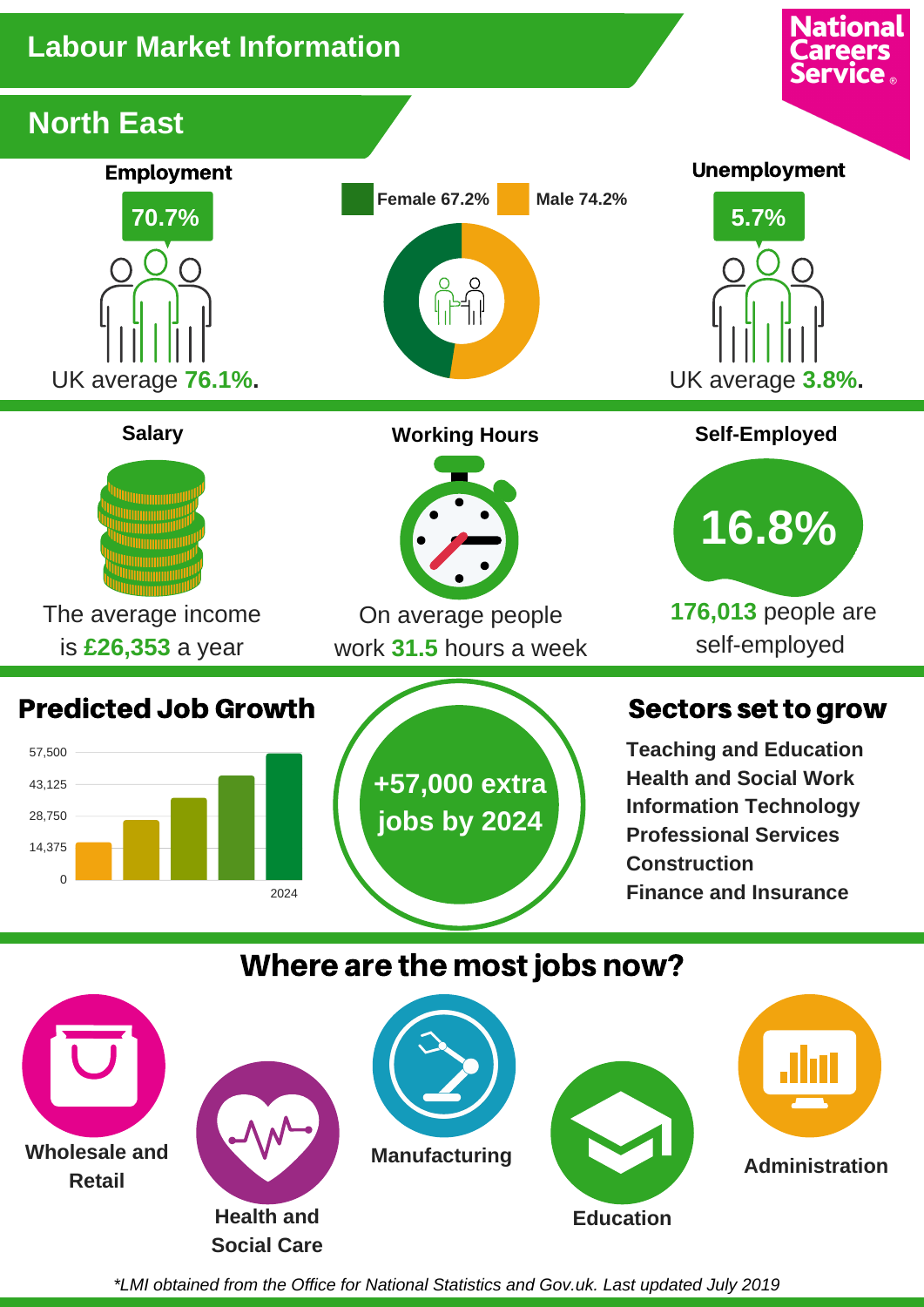*\*LMI obtained from the Office for National Statistics and Gov.uk. Last updated July 2019*

# **+172,000 extra jobs by 2024**

is **£30,500** a year

**31.3** hours a week



**Support Services Professional Services Information and Technology Construction Health and Social Care**

## Where are the most jobs now?





self-employed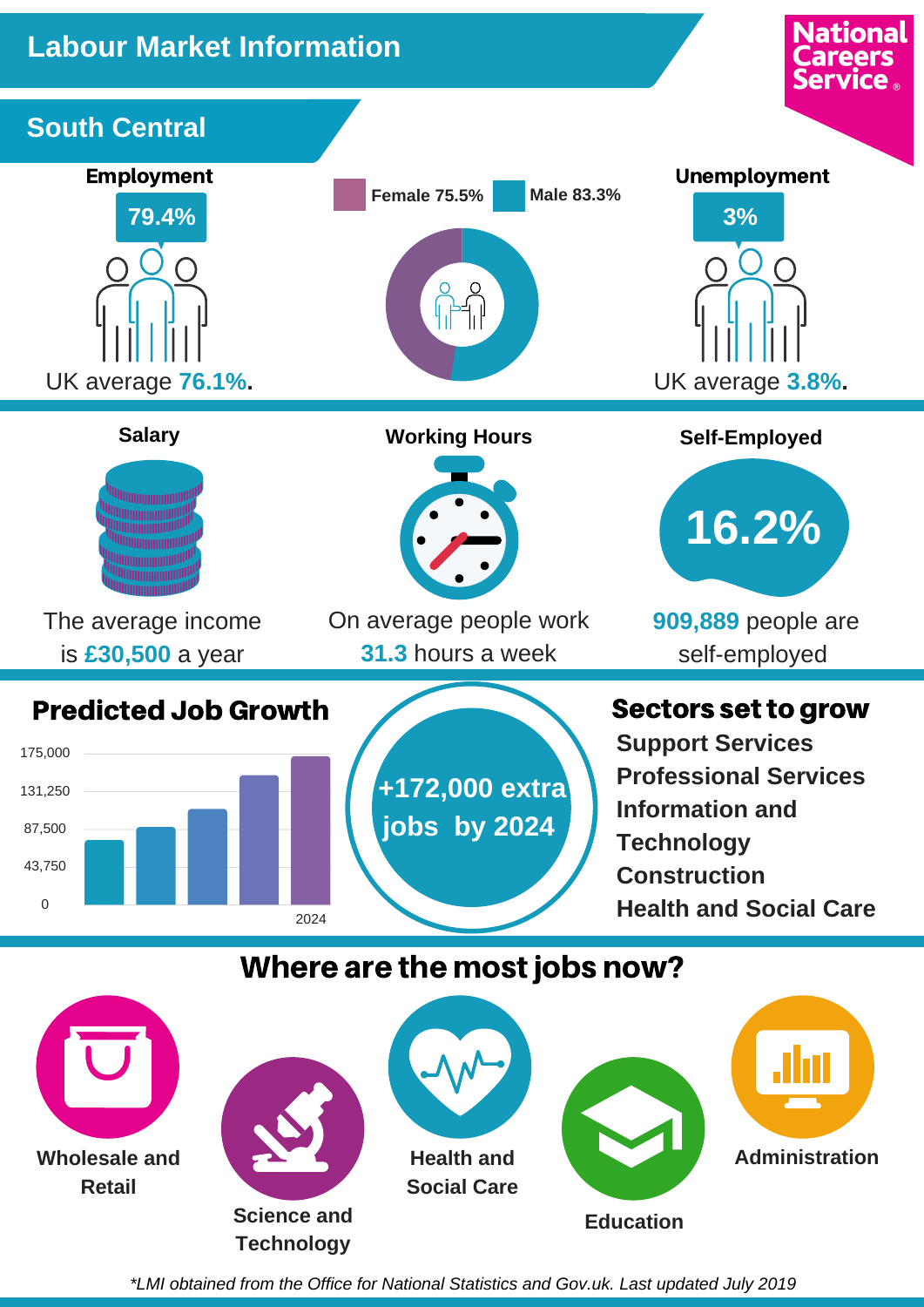

*\*LMI obtained from the Office for National Statistics and Gov.uk. Last updated July 2019*



**+88,000 extra jobs by 2024**

**Construction Health and Social Work Support Services Transport and Storage Professional Services**









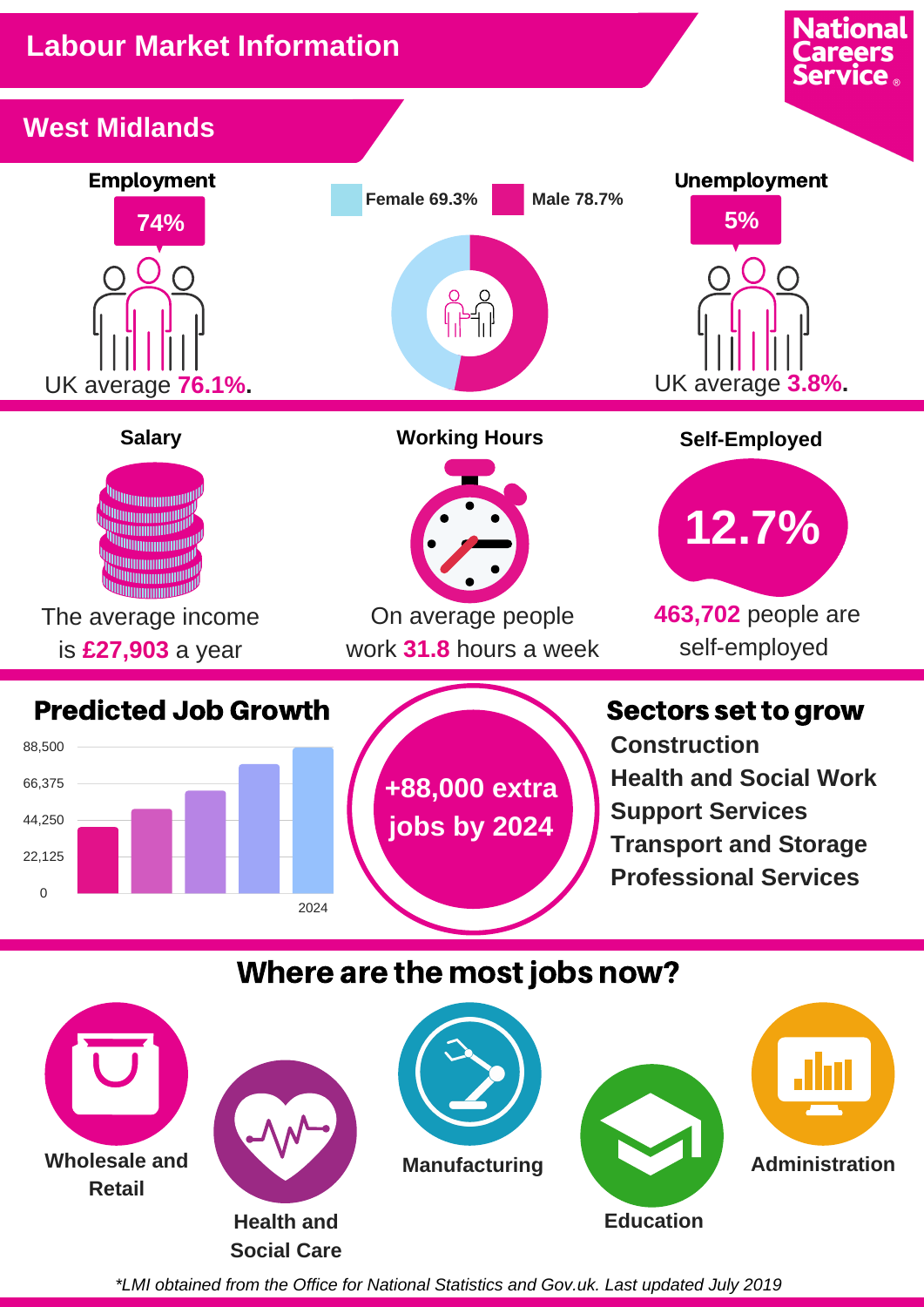*\*LMI obtained from the Office for National Statistics and Gov.uk. Last updated July 2019*



# **+59,000 extra jobs by 2024**

**Health and Social Care Professional Services Support Services Information Technology Construction Wholesale and Retail**



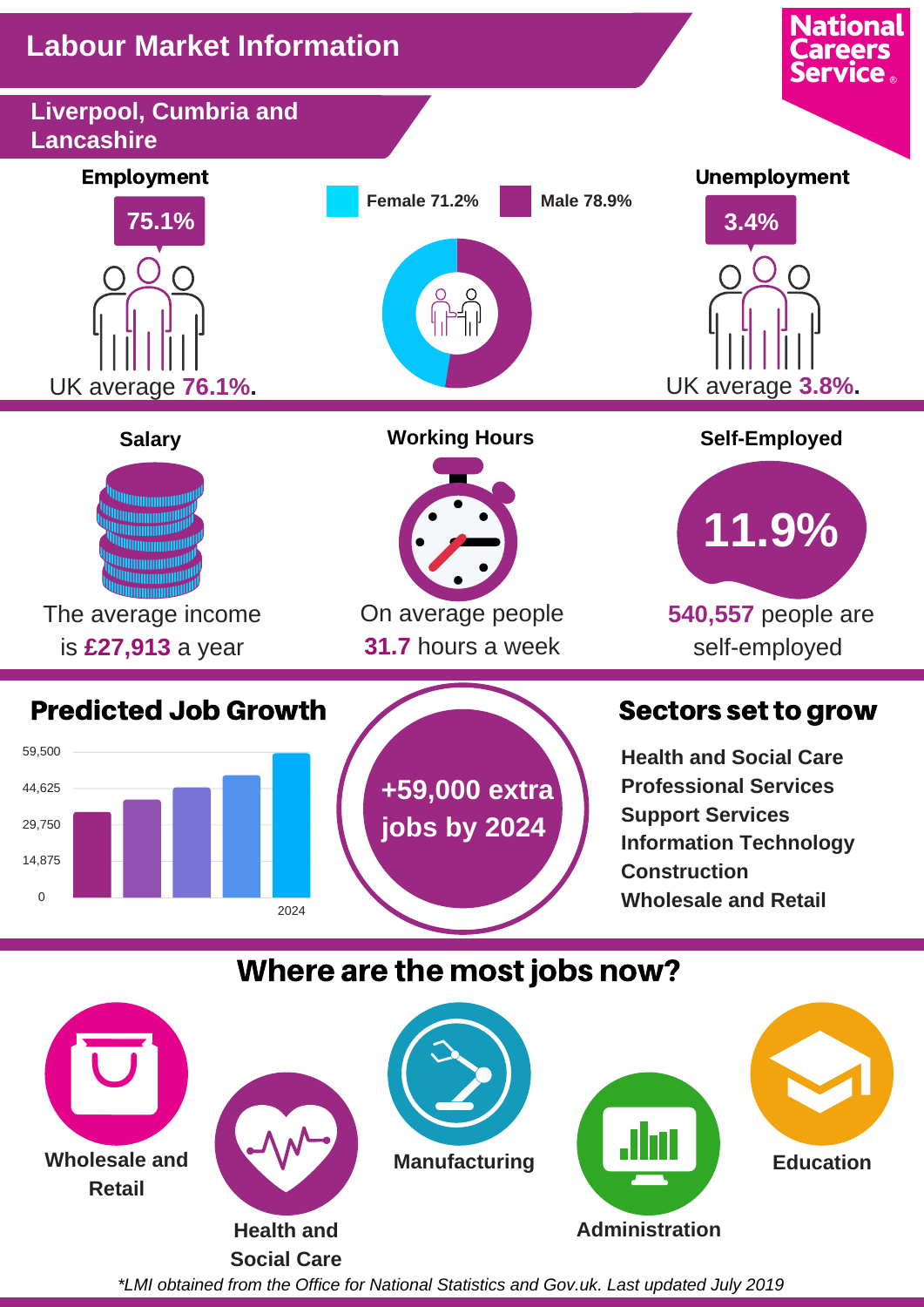





**Professional Services Information Technology Health and Social Work Construction Finance and Insurance Financial Technology Energy**

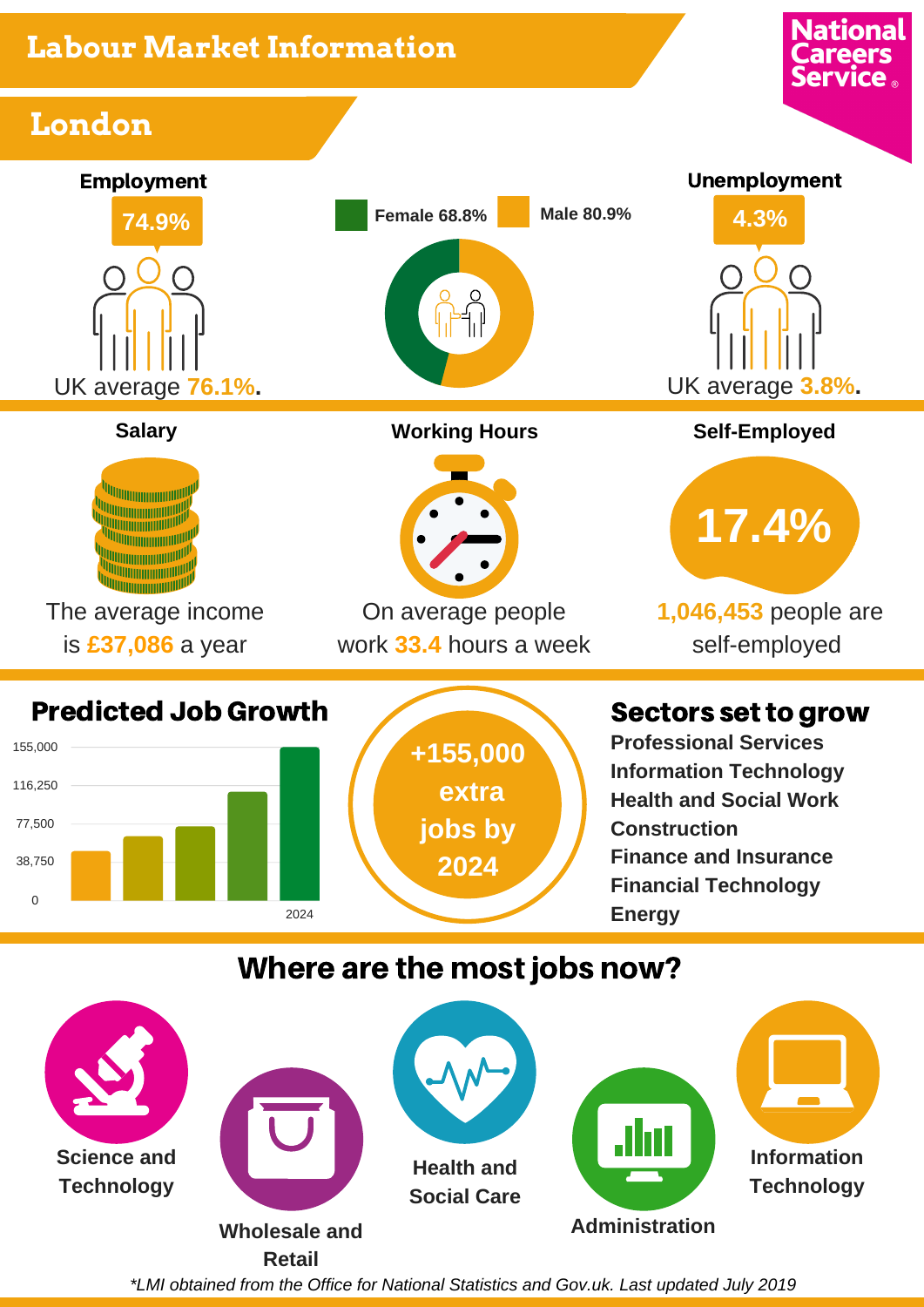*\*LMI obtained from the Office for National Statistics and Gov.uk. Last updated July 2019*





**Construction Health and Social Work Professional Services Wholesale and Retail Support Services Transport and Storage**



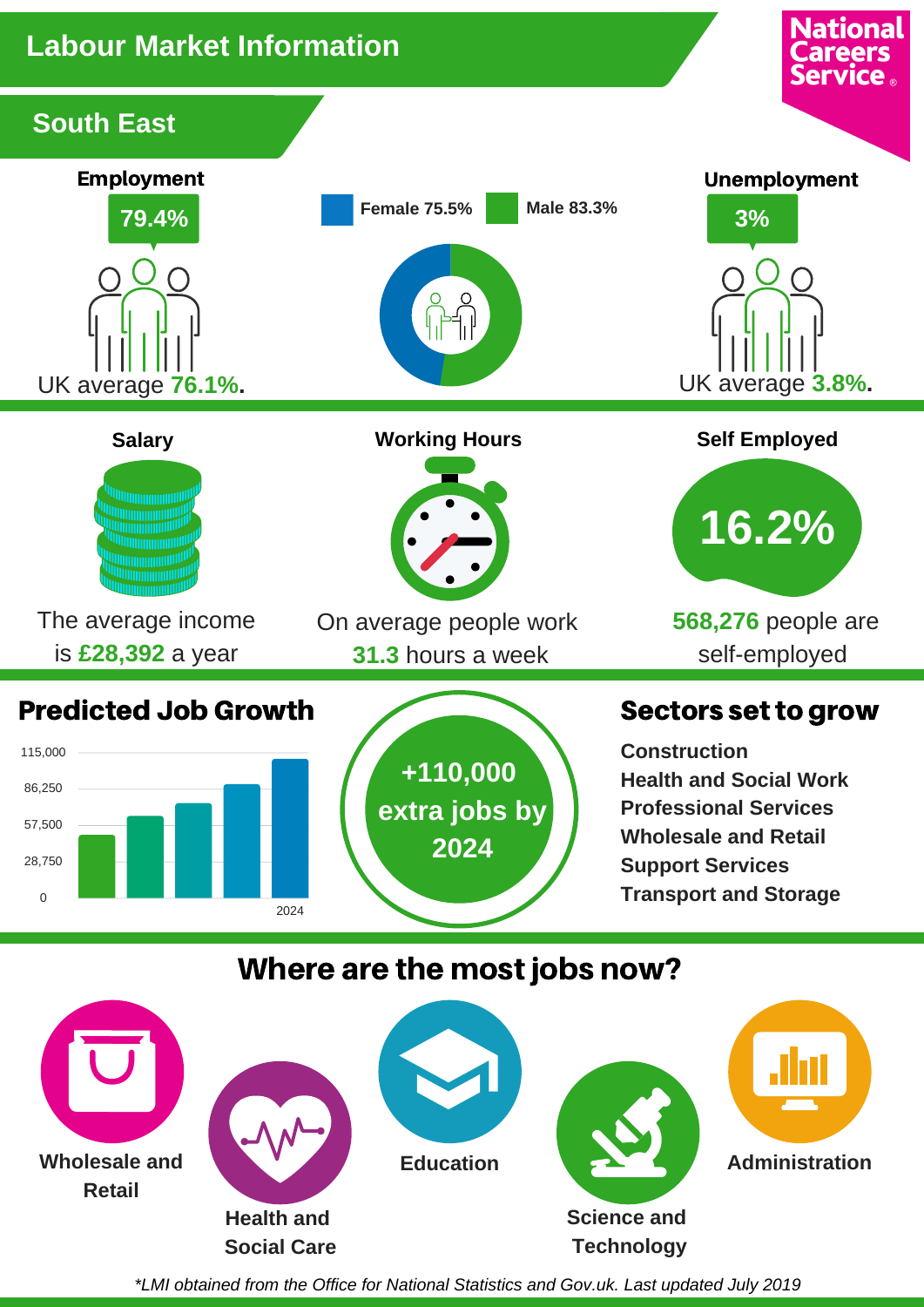#### Sectors set to grow

**National** 







**Construction Information Technology Professional Services Support Services Health and Social Work Wholesale and Retail**

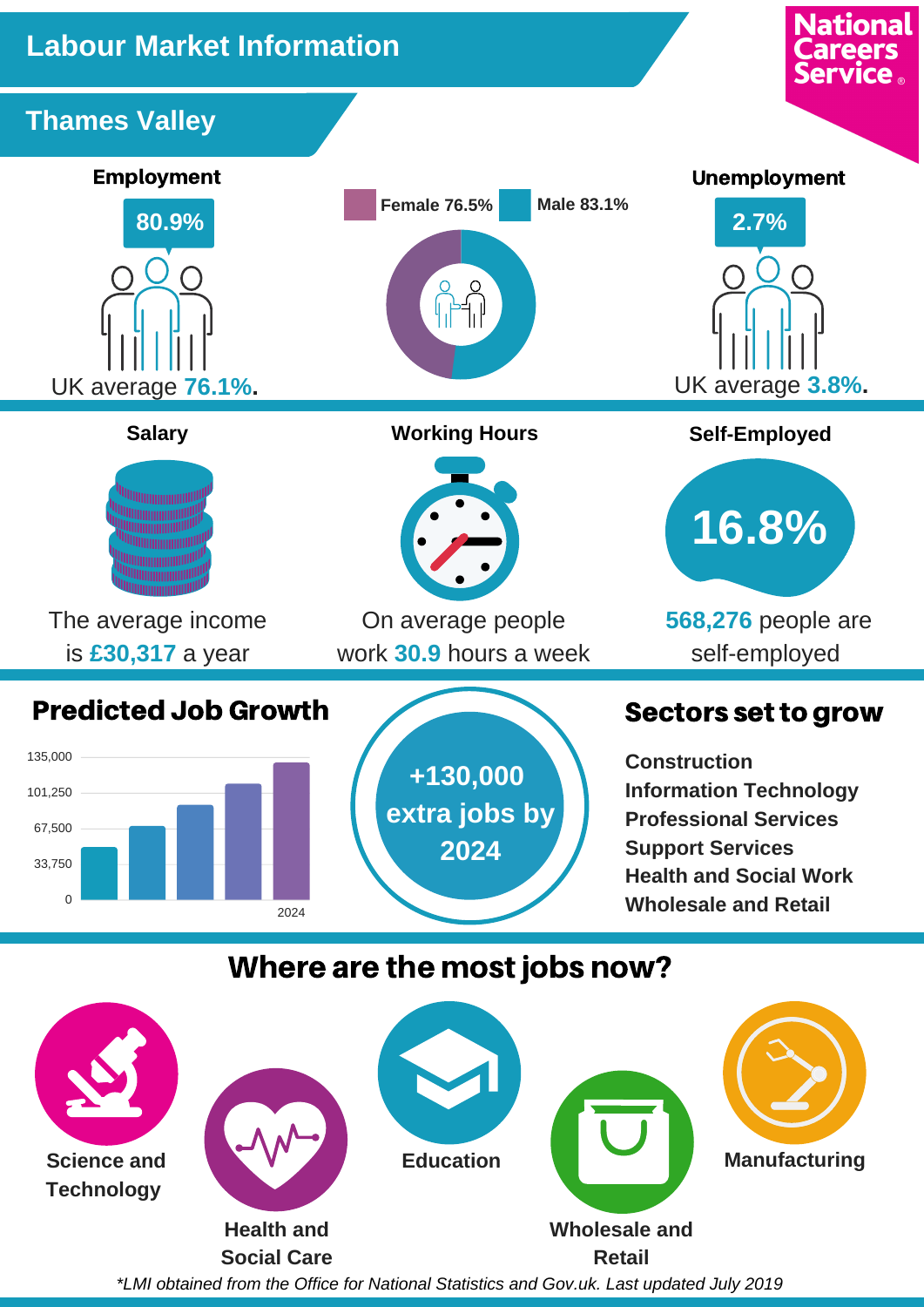#### Sectors set to grow

**National** 

**Careers**<br>Service

*\*LMI obtained from the Office for National Statistics and Gov.uk. Last updated July 2019*



#### **Yorkshire and Humber**



**Health and Social Work Professional Services Construction Information Technology Transport and Storage Wholesale and Retail**